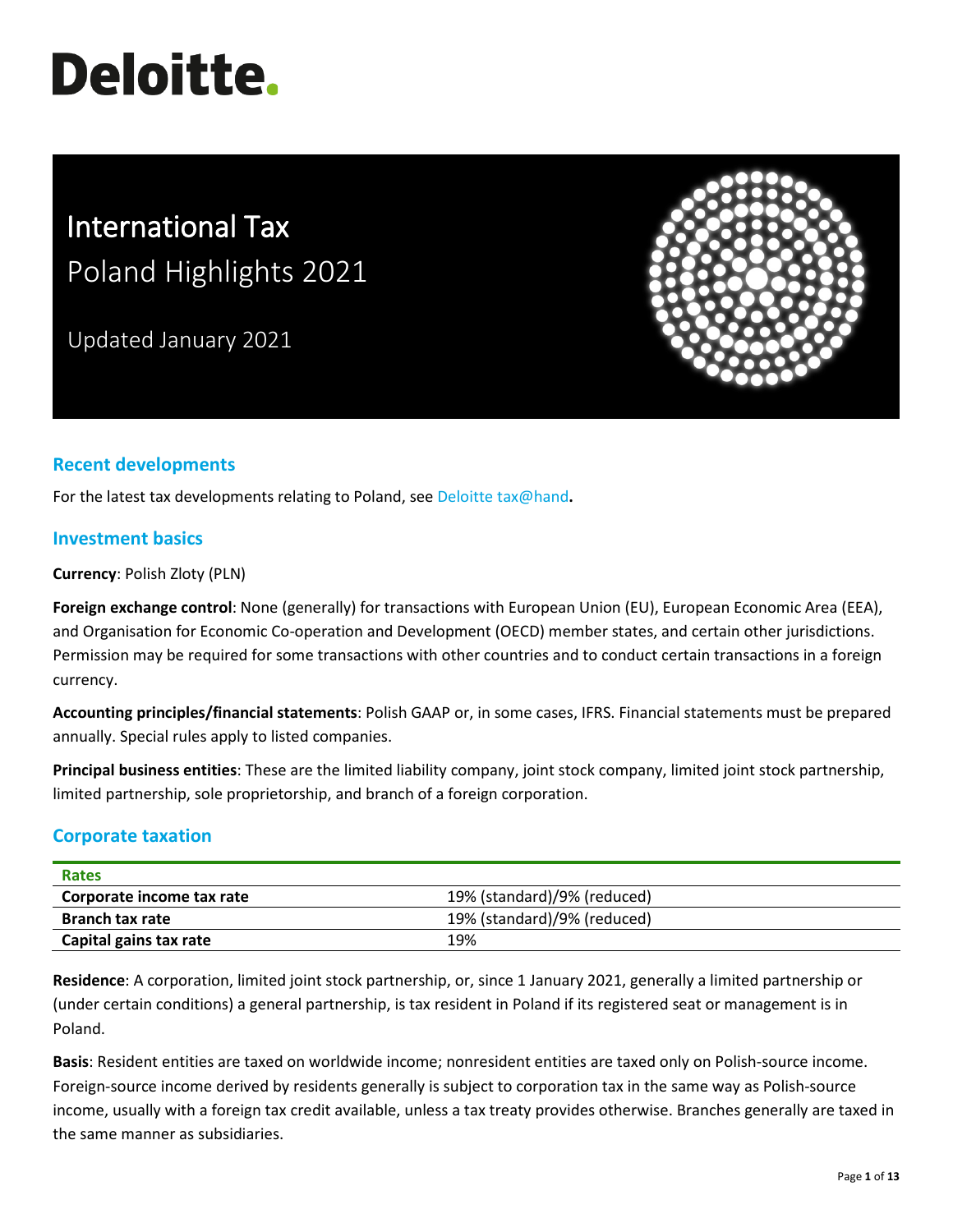**Taxable income**: Corporation tax is imposed on a company's profits, which consist of two sources ("baskets") of income; capital gains and other income (which includes business/trading income). Normal business expenses may be deducted in computing taxable income with some limitations, including interest and other financing costs, and payments for intangible services purchased from related parties.

**Rate**: The standard corporation tax rate is 19%. A lower rate of 9% applicable to income other than capital gains may be available to small taxpayers and taxpayers commencing business activity with revenues not exceeding EUR 2 million in the given year (with certain exceptions). Tax capital groups (groups of two or more companies having a fiscal unity for corporation tax purposes) may not benefit from the lower rate.

As from 1 January 2021, limited liability companies and joint-stock companies wholly owned by individuals may be able (subject to certain conditions) to apply a flat rate of tax for a period of four years on profits distributed to their shareholders (referred to as flat rate taxation on the income of capital companies or "Estonian CIT"). The benefit may be extended for the subsequent four years.

To apply the flat rate, entities must meet a number of conditions set out the relevant regulation, including:

- The total operating revenue of the previous tax year or the value of average operating income does not exceed PLN 100 million (including VAT);
- Passive income (e.g., interest, royalties, receivables, sureties, guarantees, etc.) is less than half of total revenue;
- The company:
	- o Maintains average employment (based on employment agreements) of at least three employees (other than shareholders); or
	- $\circ$  Incurs monthly expenses in an amount equal to at least three times the average monthly salary in the business sector on the payment of salaries to at least three individuals (other than shareholders) engaged under an agreement other than an employment agreement; and
- Direct investment expenditure increase by:
	- o 15% (but not less than PLN 20,000) in two consecutive tax years; or
	- $\circ$  33% (but not less than PLN 50,000) in four consecutive tax years (in the case of the implementation of a significant investment and to fulfill relevant disclosure obligations).

Numerous other conditions specified in the regulation and various additional factors outside of the regulation also may apply.

The flat tax rate is:

- 15% of the tax base in the case of a small taxpayer and a taxpayer whose average revenue does not exceed the value of the maximum revenue specified for a small taxpayer; or
- 25% of the tax base for other taxpayers.

These rates may be reduced by 5% where investment expenditure is increased by 50% over a two-year period or 110% over a four-year period.

Alternatively, taxpayers who are entitled to the flat rate may benefit from a special investment fund that enables accelerated tax settlement of the depreciation of fixed assets. To benefit from this, taxpayers must set up a separate settlement account at Bank Gospodarstwa Krajowego (BGK) or another bank that concludes an agreement with BGK on information exchange.

**Surtax**: There is no surtax.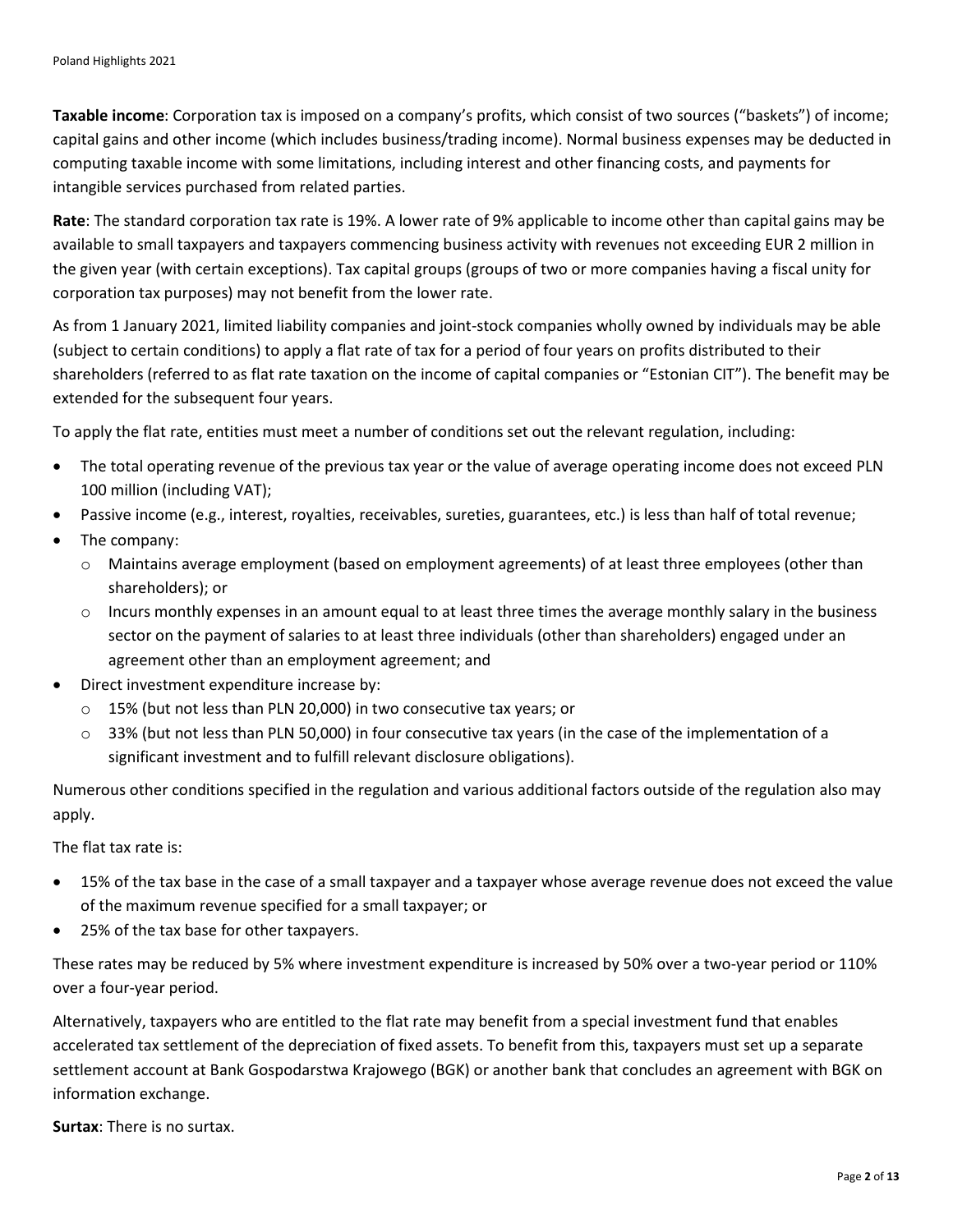**Alternative minimum tax**: Minimum tax applies on income from the ownership or joint ownership of certain leased/rented buildings located in Poland. The tax is imposed at a rate of 0.035% per month on the total initial tax value of the taxpayer's buildings, decreased by PLN 10 million. The tax is deductible from advance payments of corporation tax. An exemption from the minimum tax applies for the period from 1 March 2020 to 31 December 2020, and 1 January 2021 to the end of the month in which the state of emergency related to the COVID-19 pandemic is canceled.

**Taxation of dividends**: Dividends received by a Polish resident company (with certain exceptions in the case of limited joint stock partnerships) from another Polish company, EU/EEA company, or Swiss company are exempt from taxation where certain holding and participation requirements are met, and the dividends are not related to a transaction (or a set of transactions) undertaken to benefit from a tax exemption and that does not reflect economic reality.

If the exemption does not apply, dividends received are taxable, but a credit for foreign withholding tax and, in some cases, underlying foreign corporate tax paid is available, where appropriate.

**Capital gains**: Capital gains are taxed as a separate source of income at the standard corporation tax rate of 19% (see "Taxable income," above). An exemption may be available for venture capital companies (limited liability companies and limited partnerships resident in Poland) on gains from the transfer of shares acquired during 2016-23 in companies performing research and development (R&D) activities, provided certain requirements are met. Under certain conditions, some investment funds and alternative investment vehicles also may benefit from an exemption on the sale of shares.

**Losses**: Losses from a particular source of income may be carried forward for five years against income from the same source, but the deduction is restricted to 50% of the loss incurred. Alternatively, the taxpayer may offset up to PLN 5 million of the loss in any one year with the remainder deductible in the four remaining years of the five-year period, subject to the 50% offset rule. New rules related to the utilization of tax losses have been introduced in response to the COVID-19 pandemic.

The carryback of losses is not permitted.

As from 2021, a new limitation applies to the settlement of tax losses where a taxpayer acquires another entity, acquires an enterprise or an organized part of an enterprise (including in-kind), or receives a cash contribution for which an enterprise or an organized part of an enterprise is acquired, whereby:

- The basic business activity conducted by the taxpayer after acquisition is, in whole or in part, different from the basic activity conducted by the taxpayer before the acquisition; or
- At least 25% of the taxpayer's shares are owned by an entity or entities that did not have such rights at the end of the tax year in which the taxpayer generated the loss.

**Foreign tax relief**: Foreign tax paid may be credited against Polish tax on the same profits, but the credit is limited to the amount of Polish tax payable on the foreign income.

**Participation exemption**: See "Taxation of dividends," above.

**Holding company regime**: There is no holding company regime.

**Incentives**: An additional deduction ranging from 100% to 150% of qualifying expenses incurred for R&D activities may be available.

A one-time depreciation write-off of up to EUR 50,000 also may be available for small and start-up taxpayers.

A notional interest deduction of up to PLN 250,000 per year is available if certain conditions are fulfilled.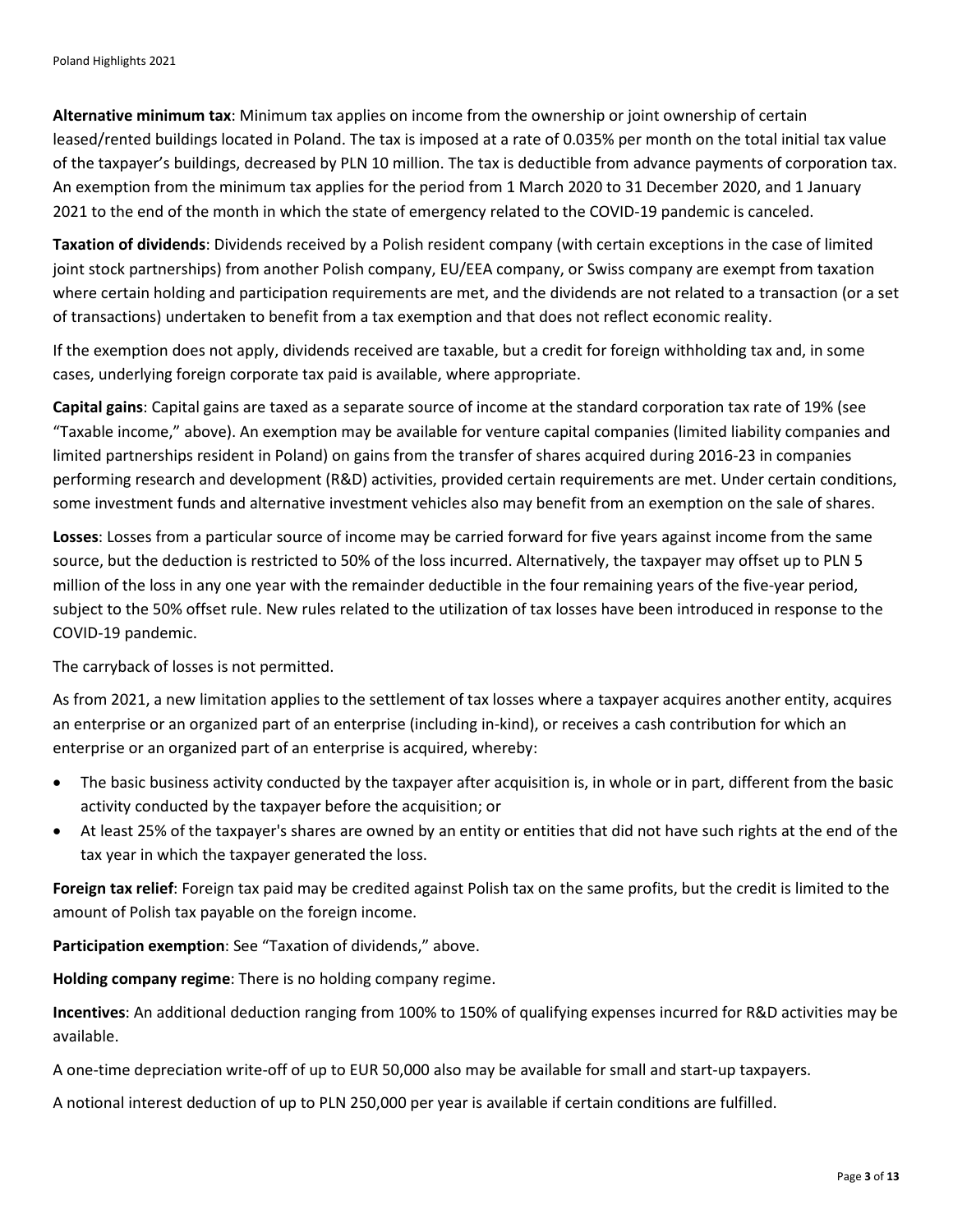A 5% tax rate may be applied to income derived by a taxpayer from selected intellectual property (IP) (e.g., inventions, patents, medication, or software) that is created, developed, or improved by the taxpayer's R&D activity (with certain restrictions).

#### **Other**

#### **VAT "white list"**

A taxpayer entering into a transaction with another person should check that person's name and bank account against the "white list," a register of all active VAT payers and their bank accounts that is publicly available on a government website (see "Value added tax," below). If the person or the bank account is not included in the white list, payments to the bank account will not be tax deductible for income tax purposes.

#### **Taxation of limited partnerships and certain general partnerships**

As from 1 January 2021, limited partnership and some general partnerships that meet certain additional conditions and whose partners are not individuals are subject to corporation tax; however, the entities may opt to apply the new rules as from 1 May 2021. As a result, income generated by limited partnerships and certain general partnerships is taxed both at the partnership level and at the partner level. Previously such partnerships were treated as tax transparent entities for corporation tax purposes.

A tax exemption may apply to 50% of a limited partner's revenue earned from a profit participation in a limited partnership that has its registered office or management board in Poland (capped at PLN 60,000 per tax year). The corporation tax payable by a general partner may be reduced by the amount of tax paid by the limited partnership, in proportion to the amount of profits allocated to the general partner.

#### **Real estate-rich companies**

As from 1 January 2021, where a nonresident sells shares or similar interests that comprise at least 5% of the voting rights/interests in a real estate-rich company (as defined below), the company whose shares are being sold is required to settle the capital gains tax payable on the transaction and remit the tax on behalf of the seller.

A real estate-rich company is defined as an entity other than an individual that is required to prepare a balance sheet based on the relevant accounting provisions and that meets one of the following conditions:

- For entities commencing their activity, at least 50% of the market value of their assets directly or indirectly consists of real estate located in Poland or rights to such real estate as at the first day of the tax year; or
- For all other entities, at least 50% of the total book value of their assets directly or indirectly consists of real estate located in Poland or rights to such real estate as at the last day of the year preceding the current tax year.

Additionally, the value of the real estate must exceed PLN 10 million for entities commencing their activity. For all other entities, at least 60% of taxable revenue in the previous tax year must have been from sources such as, e.g., (sub)leases of real estate, agreements of a similar nature, or ownership rights relating to real estate or other real estate companies.

#### **Compliance for corporations**

**Tax year**: Taxpayers may choose the calendar year or another 12-month period.

**Consolidated returns**: Companies may form a tax consolidated group, where all companies in the group are treated as a single taxpayer for corporate income tax purposes.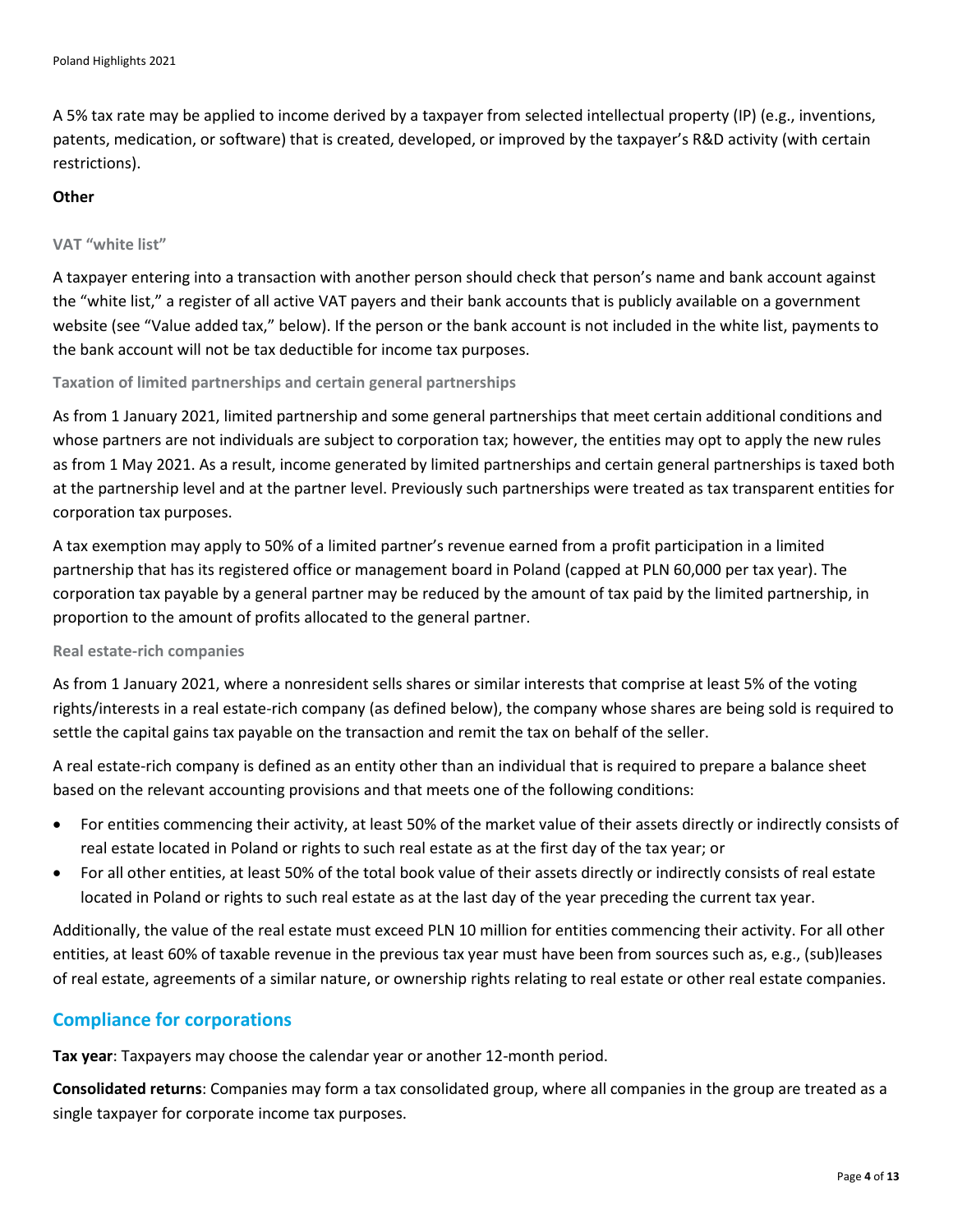**Filing and payment**: Taxpayers must self-assess and pay advance income tax during the year and may use a simplified method based on previous years' results. The final calculation and reconciliation of the tax due must be made within three months of the end of the tax year. Payments of tax must be made to the taxpayer's individual bank account number provided by the tax authorities.

**Penalties**: Statutory penalty interest applies at a rate determined by reference to the National Bank of Poland's Lombard rate, subject to a minimum rate of 8%. Persons responsible for the tax reconciliation, as well as members of the management board in certain cases, are subject to penalties for noncompliance. Corporate entities also may be subject to penalties.

**Rulings**: Taxpayers may request a ruling on the tax treatment of a specific transaction (two or more interested parties participating in the same transaction may submit one request). If the background presented in the application for a binding tax ruling corresponds to the background covered by a general ruling issued based on the same legislation in force, the Ministry of Finance may issue a decision stating that the general ruling applies.

The legal protection resulting from a tax ruling does not apply to tax rulings issued before the introduction of the GAAR (July 2016) where tax benefits resulting from transactions/actions covered by the rulings are derived after 1 January 2017. To safeguard tax settlements from application of the GAAR, taxpayers may apply for a protective opinion issued by the Head of the National Fiscal Administration (the deadline for issuing the opinion is six months after the ruling and the fee for submitting the application for the opinion is PLN 20,000).

#### **Individual taxation**

| <b>Rates</b>                |                    |      |  |
|-----------------------------|--------------------|------|--|
| Individual income tax rate  | Taxable income     | Rate |  |
|                             | Up to PLN 85,528   | 17%  |  |
|                             | Over PLN 85,528    | 32%  |  |
| <b>Solidarity surcharge</b> | Over PLN 1 million | 4%   |  |
| Capital gains tax rate      |                    | 19%  |  |

**Residence**: An individual is resident in Poland if the individual's center of personal or economic interest is in Poland or the individual stays in Poland for more than 183 days in the tax year (these rules may be modified under certain tax treaties).

**Basis**: Residents are taxed on their worldwide income; nonresidents are taxed only on Polish-source income.

**Taxable income**: Taxable income includes most cash and noncash benefits earned from employment or income from selfemployment. Profits derived from business activities are subject to rules similar to the rules for companies.

**Rates**: In general, progressive rates of 17% or 32% apply, although certain individuals (e.g., those carrying out business activities) may opt for a flat rate under the "lump sum" regime or a linear 19% tax rate (with deduction of normal business expenses subject to some limitations, but without relief for most other deductions and allowances, or the option for joint spousal or single parent filing). As for corporations, taxpayers may apply a preferential 5% tax rate to selected IP. Rental income (earned outside the scope of individual business activity) is subject to tax at progressive rates of 17% or 32%, or a flat rate of 8.5% or 12.5% under the lump sum regime.

Individuals whose annual income from specific sources (including income taxed at progressive rates, income from the sale of shares/securities, and income from business activity taxed at a linear rate) exceeds PLN 1 million are subject to an additional 4% solidarity surcharge on the portion of income in excess of PLN 1 million.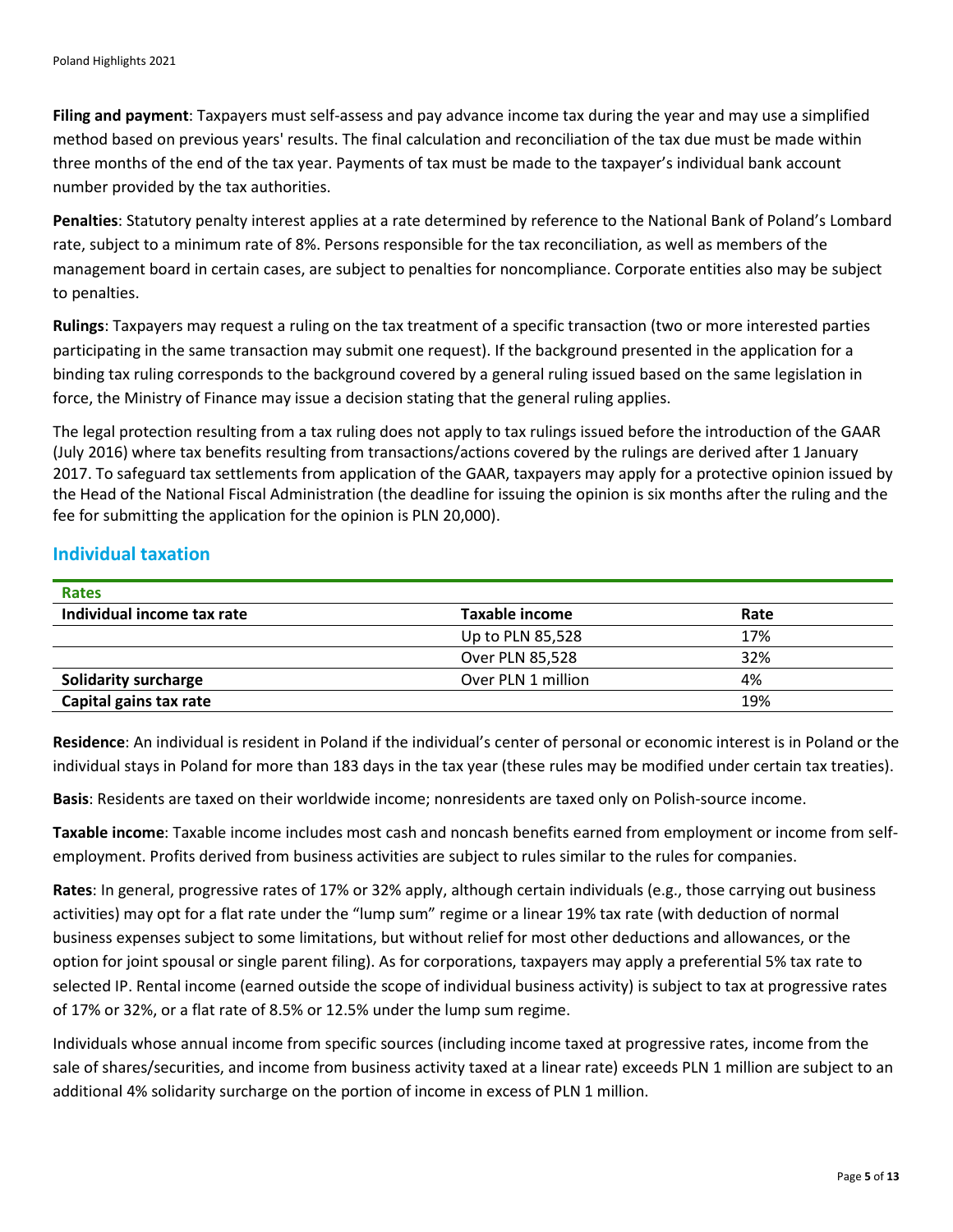Individuals under the age of 26 who derive their income from employment or personal service contracts are exempt from tax on income up to PLN 85,528. Social security contributions are still required, if applicable.

**Capital gains**: Capital gains are a separate source of income. Capital gains derived from the sale of real estate within five years of the end of the year in which the property was purchased are taxed at 19% (subject to certain exemptions). Gains derived from the sale of shares, stock, securities, and cryptocurrencies, together with investment income such as dividends or interest, also are taxed at the 19% rate (different detailed taxation rules apply to various sources of income within this category).

Where an individual moves assets outside of Poland or loses Polish tax residency, exit tax at 19% (3% in specific cases) may apply on unrealized gains.

**Deductions and allowances**: Deductions include items such as donations, certain employee social security contributions, expenses incurred by disabled persons and, in certain cases, qualifying expenses incurred for R&D activities or contributions to an individual pension insurance account. Personal allowances also are available (e.g., a childcare allowance).

**Foreign tax relief**: Foreign tax paid may be credited against Polish tax on the same profits, but the credit is limited to the amount of Polish tax payable on the foreign income. Additional tax relief ("abolition relief") applies to income from certain sources (e.g., employment or business activity income) such that this foreign income is effectively tax-exempt on a progressive basis. As from 1 January 2021, the abolition relief is limited to PLN 1,360.

#### **Compliance for individuals**

**Tax year**: The tax year is the calendar year.

**Filing status**: Individual tax returns generally are required although married couples and single parents may be eligible to opt for preferential joint spousal/single parent filing regimes.

**Filing and payment**: Advance payments of income tax on an employee's salary or personal service contract income are remitted to the tax authorities by the Polish employer/company on a monthly basis. Other income generally is selfassessed. Individuals generally are required to submit an annual tax return determining the final amount of tax due by 30 April following the tax year. Earlier filing dates apply for the exit tax and lump sum tax regimes. Payments of tax should be made to the taxpayer's individual bank account number provided by the tax authorities.

**Penalties**: Individuals may be subject to penalties for noncompliance.

**Rulings**: See "Rulings" under "Compliance for corporations," above.

#### **Withholding tax**

New withholding tax rules applicable to certain cross-border payments exceeding PLN 2 million per recipient per year have been enacted but entry into force of the new rules is postponed until 30 June 2021 for both corporations and individuals. Under the new rules, the payer must withhold tax at the standard rate on the surplus over PLN 2 million at the time of payment unless the payer either:

- Provides the tax authorities with a statement that a withholding tax exemption or reduced rate is applicable; or
- Obtains an opinion from the tax authorities that an exemption based on the EU directives may be applied.

Where tax is withheld but the payment qualifies for an exemption or reduced rate, a refund subsequently may be requested from the tax authorities.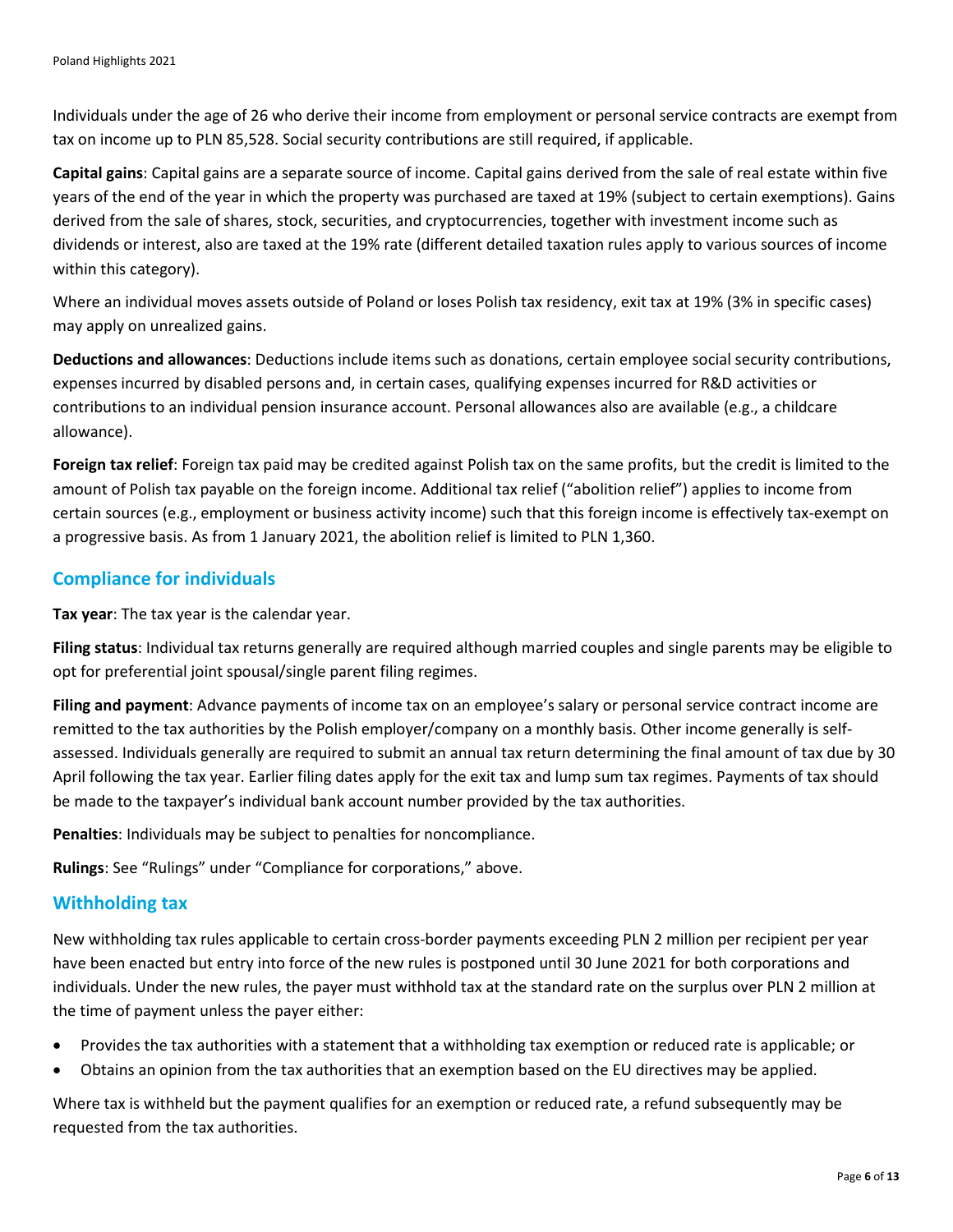Payers of income responsible for remitting the tax must exercise appropriate diligence with respect to verifying the grounds for applying exemptions or reduced rates. Beneficial ownership requirements also apply. The Polish Ministry of Finance has issued for public consultation draft explanatory notes on certain practical aspects of the new regulations, including an explanation of beneficial owner and the extent of the due diligence required by those responsible for remitting the tax. However, no final version of this document has yet been published and further changes to the withholding tax regime are expected.

| <b>Rates</b>                       |                  |                   |                     |                   |
|------------------------------------|------------------|-------------------|---------------------|-------------------|
| Type of payment                    | <b>Residents</b> |                   | <b>Nonresidents</b> |                   |
|                                    | Company          | <b>Individual</b> | Company             | <b>Individual</b> |
| <b>Dividends</b>                   | 0%               | 19%               | 19%                 | 19%               |
|                                    | (generally)/19%  |                   |                     |                   |
| <b>Interest</b>                    | 0%               | 19%               | 20%                 | 19%               |
| <b>Royalties</b>                   | 0%               | 0%                | 20%                 | 20%               |
| <b>Fees for technical services</b> | 0%               | 0%                | 20%                 | 20%               |

**Dividends**: Dividends paid by a Polish resident company to another resident company generally are not subject to withholding tax (see "Taxation of dividends" under "Corporate taxation," above). Dividends paid to a resident individual are subject to withholding tax at 19%.

Dividends paid to a nonresident are subject to withholding tax at 19%, unless the rate is reduced under a tax treaty or the dividends qualify for an exemption under the EU parent-subsidiary directive, provided the dividend is not related to a transaction (or a set of transactions) undertaken to benefit from a tax exemption and that does not reflect economic reality. See "Withholding tax," above, for new rules applicable to certain payments as from 1 July 2021 (assuming no further postponement in the law's enactment).

**Interest**: Interest paid to a resident company is not subject to withholding tax. Interest paid to a nonresident company is subject to a 20% withholding tax, unless the rate is reduced under a tax treaty or the EU interest and royalties directive, provided the interest is not related to a transaction (or a set of transactions) undertaken to benefit from a tax exemption and does not reflect economic reality. An exemption based on the directive may be available only if the recipient is the beneficial owner of the interest. A 19% withholding tax rate generally applies to interest paid to resident and nonresident individuals (unless reduced under a tax treaty). See "Withholding tax," above, for new rules applicable to certain payments as from 1 July 2021 (assuming no further postponement in the law's enactment).

**Royalties**: Royalties paid to a resident are exempt from withholding tax. Royalties paid to a nonresident are subject to a 20% withholding tax, unless the rate is reduced under a tax treaty or the EU interest and royalties directive, provided the royalties are not related to a transaction (or a set of transactions) undertaken to benefit from a tax exemption and does not reflect economic reality. An exemption based on the directive may be available only if the recipient is the beneficial owner of the royalties. See "Withholding tax," above, for new rules applicable to certain payments as from 1 July 2021 (assuming no further postponement in the law's enactment).

**Fees for technical services**: See "Other," below.

**Branch remittance tax**: There is no branch remittance tax.

**Other**: Fees for specified intangible services (e.g., advisory, accounting, legal, technical, advertising, data processing, market research, recruiting, management, control services, guarantees, etc.) paid to nonresidents are subject to a 20%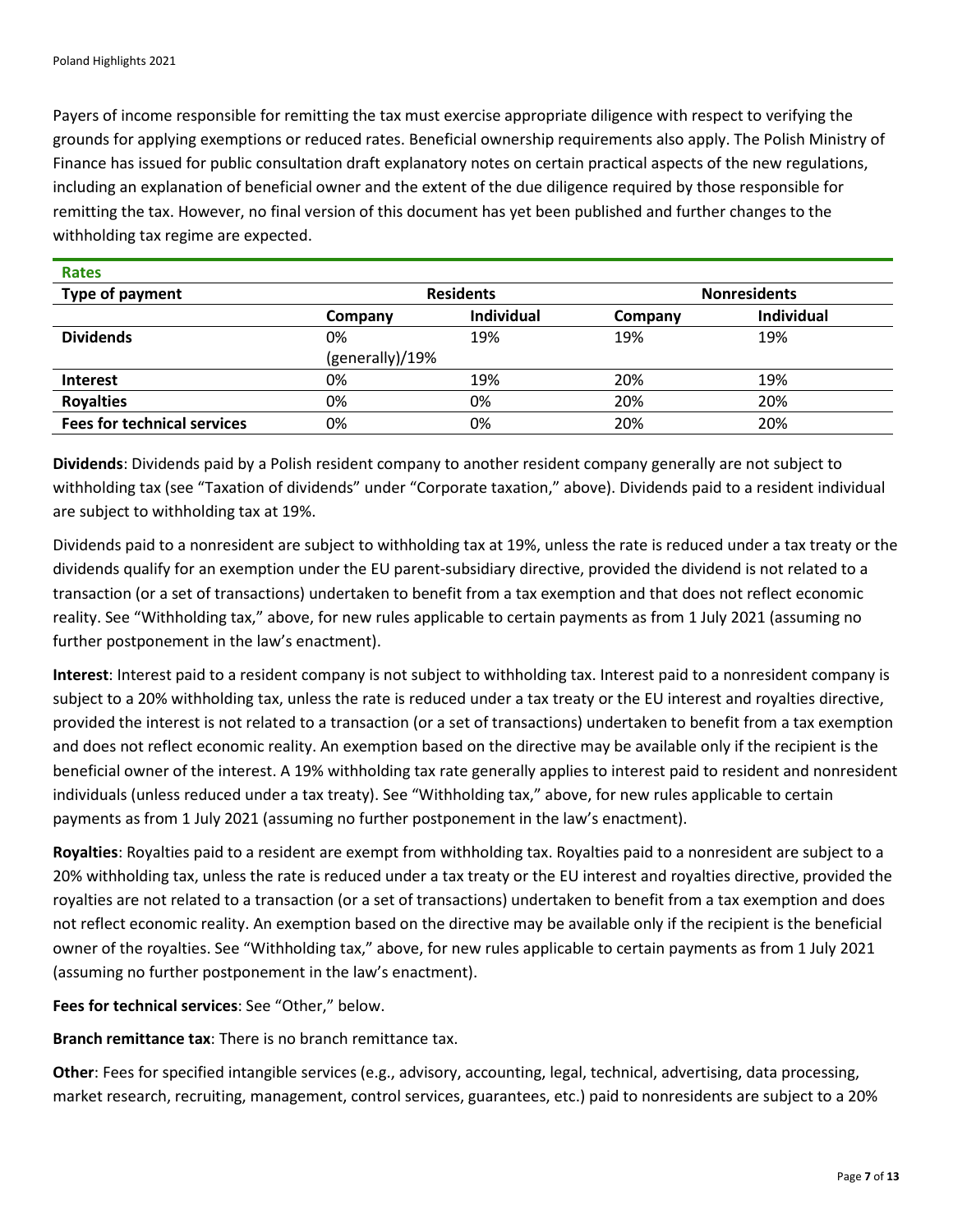withholding tax (subject to the provisions of an applicable tax treaty). See "Withholding tax," above, for new rules applicable to certain payments as from 1 July 2021 (assuming no further postponement in the law's enactment).

#### **Anti-avoidance rules**

**Transfer pricing**: The Polish transfer pricing rules generally follow the OECD guidelines and the tax authorities may make an adjustment where prices for related party transactions are not in accordance with the arm's length principle. Generally, two entities are considered related parties if one entity exercises effective influence over the other (e.g., by owning, directly or indirectly, at least 25% of its shares) or if the same entity exercises effective influence over both of them.

Transfer pricing documentation must be prepared for related party transactions (see "Disclosure requirements," below).

Advance pricing agreements are permitted. Safe harbor provisions apply for transactions involving loans and low valueadded services.

**Interest deduction limitations**: Deductions of debt financing costs that exceed interest or "interest-type" income are limited to 30% of "tax EBITDA" (earnings before interest, tax, depreciation, and amortization, as defined for purposes of the thin capitalization rules) and/or PLN 3 million in a fiscal year. The limitation applies to all "debt financing costs" (interest, arrangement fees, etc.) on financing granted by both related and nonrelated entities. Disallowed deductions may be carried forward for five years, with some exceptions.

**Controlled foreign companies**: Under the controlled foreign company (CFC) rules, Polish taxpayers are taxed at 19% on the income of their CFCs. A subsidiary is characterized as a CFC where the:

- Entity is located in a country that engages in "harmful tax practices;"
- Country of the entity's seat or place of management, registration, or location does not engage in the exchange of information with Poland or the EU; or
- Polish company effectively controls or holds (either on its own or jointly with its related entities) over 50% of a foreign entity that derives at least 33% of its revenue from passive income;

and the amount of tax actually paid by the foreign entity is lower than the difference between the tax that would have been payable had the entity been a Polish resident and the tax the foreign entity actually paid.

The rules do not apply where a CFC carries out relevant genuine economic activities. The tax base (taxable income) under the CFC regime may be reduced by the amounts already included in the Polish taxpayer's tax base in respect of dividends received from a CFC and income from the sale of shares in a CFC.

A specific anti-avoidance rule applies under the CFC legislation, requiring a business reason for the associations between entities and ignoring artificial and circular shareholding structures.

**Hybrids**: Polish tax regulations implementing the EU Anti-Tax Avoidance Directive (ATAD) 2 anti-hybrid measures entered into force on 1 January 2021 and apply as from that date. The measures apply to certain payments made by Polish taxpayers (with unlimited and limited tax obligations in Poland) that are subject to:

- A double deduction (i.e., the same payment is tax deductible in more than one jurisdiction); or
- A deduction without inclusion (i.e., the payment is deducted for tax purposes in the country of the payer with no matching inclusion in taxable income (revenue) in the country of the recipient, or the payment qualifies for tax relief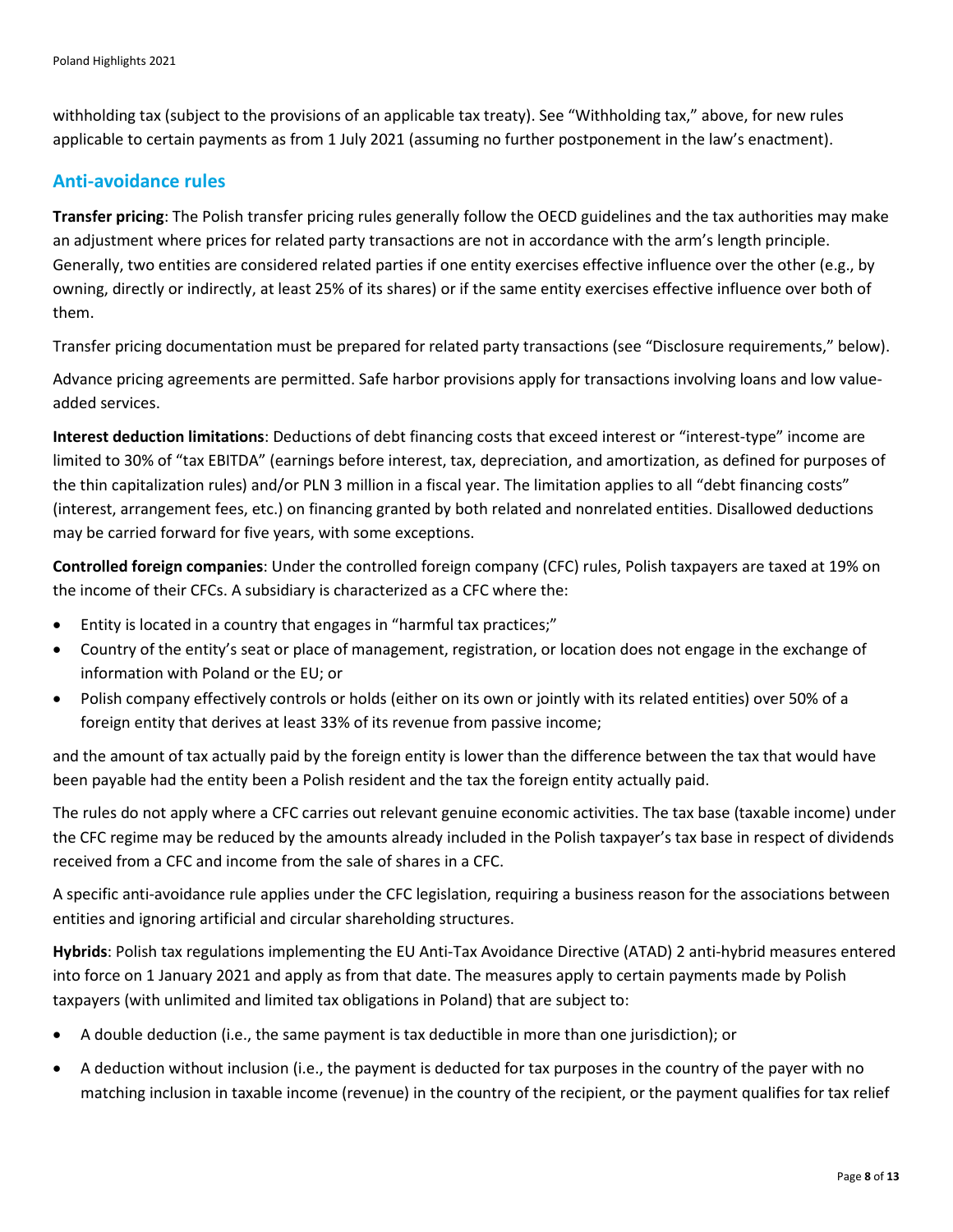in the recipient's jurisdiction solely due to the payment's characteristics), provided certain additional conditions are met.

**Economic substance requirements**: There are no economic substance requirements.

**Disclosure requirements**: Certain transactions must be reported to the tax authorities and/or the National Bank of Poland.

Transfer pricing local file documentation must be prepared for related party transactions exceeding certain thresholds in a tax year. The thresholds are PLN 10 million for uniform transactions including tangible goods or financial transactions, PLN 2 million for uniform transactions including services and other types of transaction, and PLN 100,000 for transactions with entities located in a country that engages in "harmful tax practices." Domestic transactions may be excluded from transfer pricing documentation requirements where certain conditions are met.

Taxpayers whose consolidated revenue exceeds PLN 200 million also must prepare a master file that contains additional information about the entire related party group.

All taxpayers obliged to prepare transfer pricing local file documentation must submit a statement confirming that they have the compliant transfer pricing documentation available and that the covered transactions were concluded at arm's length. Late submission, failure to submit, or submission of false statements may result in penalties charged to the members of the management board. Taxpayers also may be required to prepare and submit a simplified report on related party transactions (TP-R form).

Transfer pricing documentation requirements also apply to taxpayers conducting business operations in forms not having legal personality (e.g., partnerships) and transactions concluded with entities incorporated in tax havens, even where such entities are not considered related parties.

Taxpayers whose consolidated revenue exceeded the equivalent of EUR 750 million in the preceding tax year also must produce a country-by-country report, which contains additional information about the income and tax paid by group subsidiaries, their places of conducting business, and their permanent establishments.

Mandatory disclosure rules apply to both cross-border and domestic arrangements. The obligation to report "marketable" (repeatable) tax planning schemes falls principally on the intermediary and is performed on a no-names basis provided the intermediary is compelled to secrecy under legal professional privilege (i.e., is a tax advisor, legal counsel, or attorney at law) and its secrecy obligation is not lifted by the taxpayer. "Bespoke" (i.e., tailor-made) schemes are reportable by the taxpayer, unless the intermediary's secrecy obligation under legal professional privilege is lifted or the intermediary is not entitled to invoke a legal professional privilege.

Corporation tax payers whose revenue exceeds EUR 50 million in a tax year and tax capital groups must prepare and disclose information on the execution of their tax strategy. The deadline is nine months after the deadline for submitting the corporation tax return. Based on informal explanations from the Polish Ministry of Finance, taxpayers are required to prepare and publish 2020 information by 31 December 2021.

Excluding information covered by a trade, industrial, professional, or manufacturing process secret, taxpayers must prepare and disclose information on, inter alia:

- Their approach to processes and procedures to manage their obligations under tax regulations and to ensure their proper execution;
- Voluntary forms of cooperation with the National Fiscal Administration authorities;
- The number of mandatory disclosure reports about tax schemes submitted for each tax;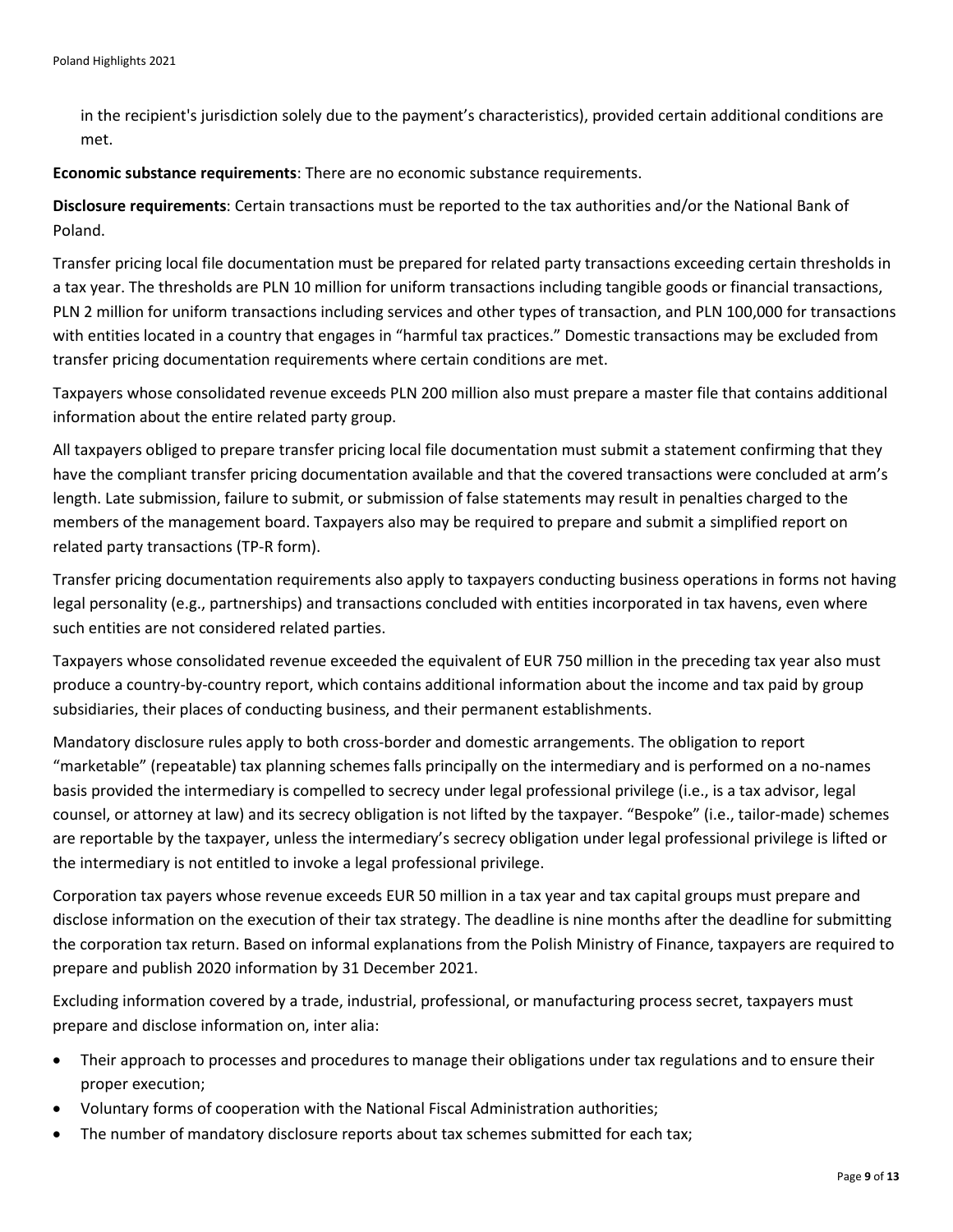- Transactions with related entities with a value greater than 5% of total balance sheet assets (based on statutory financial statements);
- Restructuring activities planned or undertaken by the taxpayer, which may affect the tax liabilities of the taxpayer or related entities;
- Applications submitted for a tax ruling, binding VAT rate information, or binding excise duty information; and
- Tax settlements in countries applying harmful tax competition.

This list is not exhaustive and the report must be prepared taking into account the nature, type, and size of the taxpayer's business. Failure to meet this reporting requirement may result in a fine of up to PLN 250,000.

**Exit tax**: Exit tax applies to corporations (and individuals) in the case of a change of tax residence or associated transfer of assets outside of Poland. Where an individual moves assets outside of Poland or loses Polish tax residency, exit tax at 19% (3% in specific cases) may apply on unrealized gains.

**General anti-avoidance rule**: A general anti-avoidance rule (GAAR) allows the tax authorities to eliminate the tax benefit of a transaction/action in cases where obtaining such benefit is the main or one of the main reasons for undertaking the transaction/action and the conduct is artificial. In assessing whether a tax benefit should be deemed the main or one of the main aims of performing a transaction/action, the economic reasons for performing the transaction/action as indicated by the taxpayer must be considered.

In certain cases where the tax authorities apply the anti-avoidance regulations, additional tax liabilities may be imposed.

#### **Value added tax**

| <b>Rates</b>         |          |
|----------------------|----------|
| <b>Standard rate</b> | 23%      |
| <b>Reduced rate</b>  | 0%/5%/8% |

**Taxable transactions**: VAT is imposed on the supply of goods and services, the import and export of goods to/from Poland, and the intra-Community acquisition and supply of goods.

**Rates**: The standard VAT rate is 23%. Preferential rates of 5% and 8% apply to certain goods and services; other goods and services (e.g., intra-Community supplies, exports, etc.) may be zero-rated or exempt. A new VAT rates matrix applicable to particular products and services entered into force in July 2020.

**Registration**: The registration threshold for VAT purposes is annual turnover of PLN 200,000 unless the entrepreneur is engaged in an activity that is not subject to VAT exemptions (e.g., sale of alcohol and tobacco, provision of legal services). Nonresidents that make taxable supplies of goods or services in Poland generally must register.

**Filing and payment**: As from October 2020, instead of submitting separately a VAT return and a JPK\_VAT file (the Polish equivalent of the Standard Audit File for Tax, SAF-T), all taxpayers are required to submit an extended JPK\_V7 file (VDEK), which also includes data from VAT returns submitted previously. The JPK\_V7 must be submitted and the VAT due paid within 25 days following the month in which the VAT obligation arose. Taxpayers must file the JPK V7 in electronic form, including taxpayers that are EU VAT registered and taxpayers that are suppliers or buyers subject to the reverse charge mechanism. Other possibilities regarding filing or payment may exist in certain cases (e.g., a quarterly reporting for small taxpayers). Additionally, taxpayers are required to mark in the JPK V7 file certain supplies of goods and provision of services with GTU codes (with respect to transactions that are particularly vulnerable to fraud) as well as apply specific codes for some types of transactions and documents.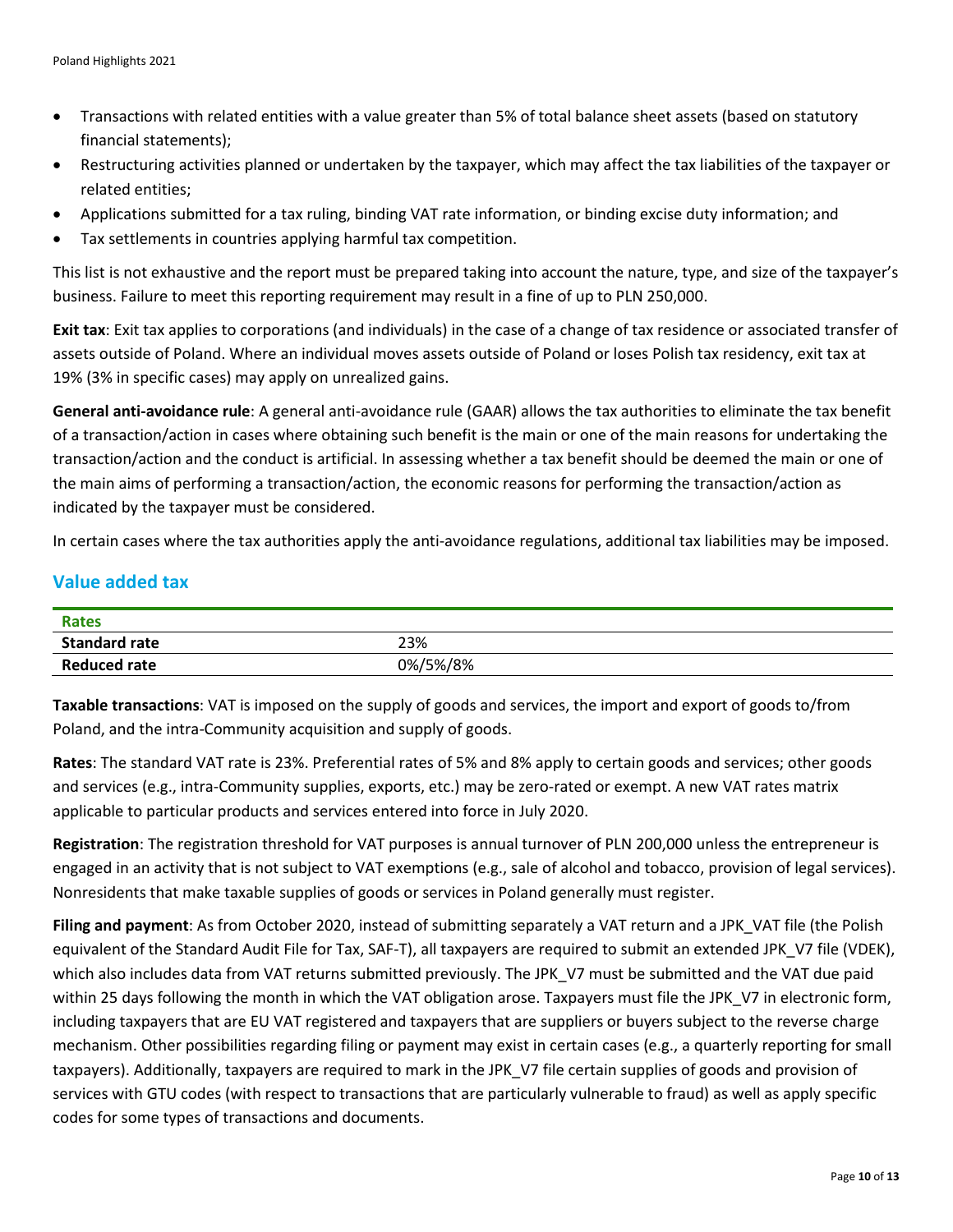A split payment mechanism is mandatory for certain select transactions under penalty of VAT sanctions. For other types of transactions, the split payment mechanism is voluntary with certain incentives for the purchaser.

The tax authorities may impose penalties of 30% of understated output VAT or overstated input VAT, which may be reduced to 20% or 15% under certain conditions. The penalty is increased to 100% of input VAT claimed from so-called "empty invoices."

#### **Other**

**List of registered VAT taxpayers and bank accounts ("white list")**

A taxpayer entering into a transaction with a supplier should check the person's name and bank account against the "white list," a register of all active VAT payers and their bank accounts that is publicly available on a government website. If the supplier or the bank account is not included in the white list, payments to the bank account will not be tax deductible for income tax purposes and the taxpayer will be jointly and severally liable for the supplier's VAT arrears up to the value of VAT resulting from the transaction. The bank account should be verified on the day of the transfer order. However, where the payment is made to an unreported bank account of a supplier who is on the white list, the taxpayer may notify the head of the relevant tax office of the supplier's bank account number within three days from the date of the transfer order (this notification deadline is extended to 14 days from the date of the transfer order during the state of emergency related to the COVID-19 pandemic).

#### **Quick fixes**

"Quick fixes" regulations implementing the EU VAT directive apply as from 1 July 2020. The new provisions amend the Polish VAT Act with respect to:

- Intra-Community supplies of goods (the documentation required to apply the 0% VAT rate has been modified);
- Mandatory EU VAT number verification (as a condition for applying the 0% VAT rate for the intra-Community supply of goods);
- Call-off stock arrangements; and
- Changes in settlements of chain transactions.

#### **Other taxes on corporations and individuals**

Unless otherwise stated, the taxes in this section apply both to companies and individuals and are imposed at the national level.

**Social security contributions**: Employers and employees must make social security contributions in total equal to approximately 35% of an employee's remuneration, subject to certain caps, with approximately 21% paid by the employer and 14% by the employee.

Employee contributions are withheld and remitted by the employer, together with the employer's contribution. The employee contributions are deductible when calculating the employee's taxable earnings. Employees also are required to make a 9% healthcare contribution, which is partly tax deductible (and is collected and remitted by the employer). Specific rules apply to self-employed individuals.

Employee Capital Plans (PPK) ─ broadly a type of retirement savings plan financed jointly by the employee, the employer, and the government, and operated by third party financial institutions – apply as from as from 1 January 2021 for all companies. PPK were introduced as from July 2019 for companies with over 250 employees, as from 1 January 2020 for companies with 50 to 250 employees, and as from 1 July 2020 for companies with 10 to 49 employees. Employees and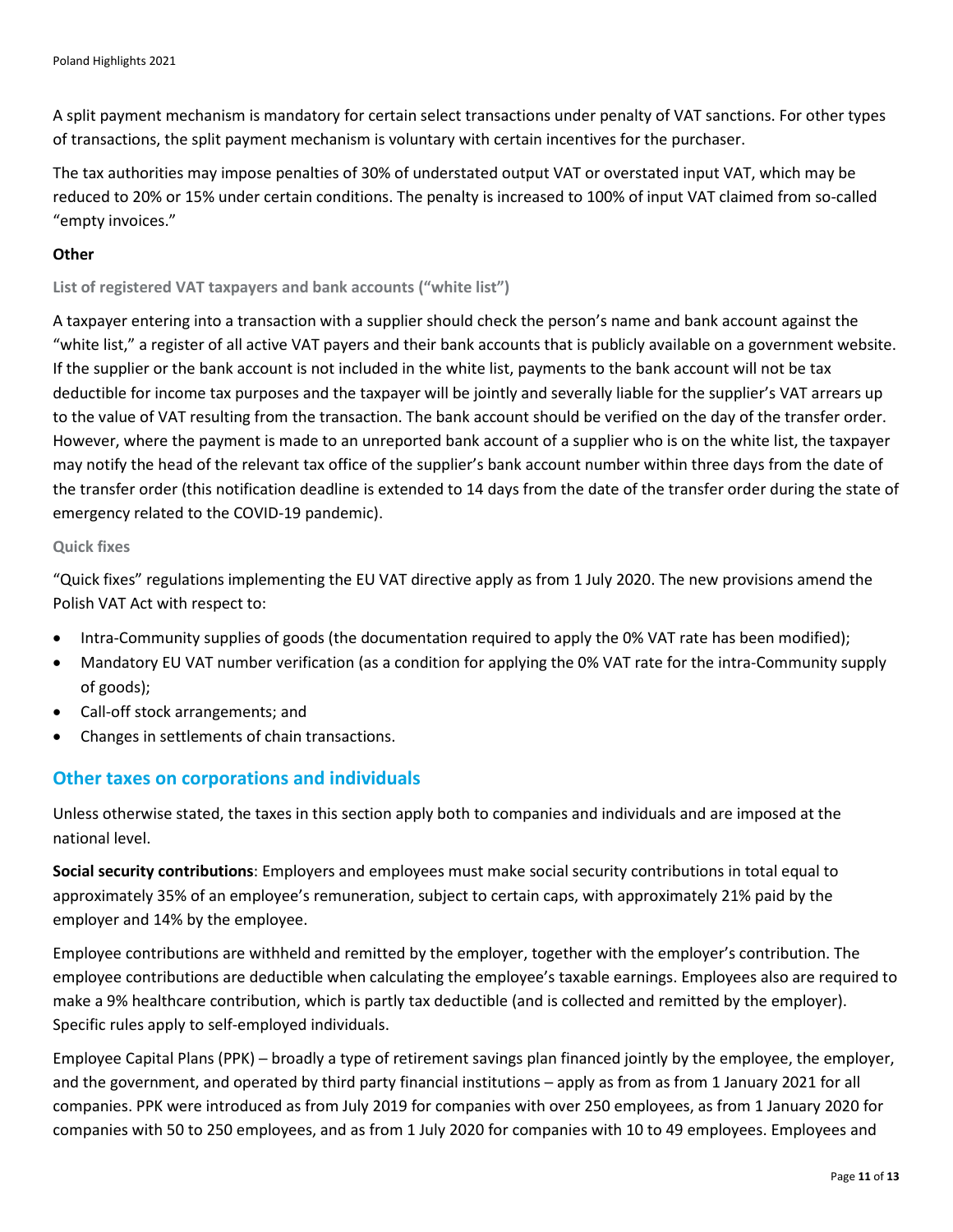otherwise designated hired individuals (subject to specific regulations) may voluntarily participate in PPK. Persons are enrolled by default but have an option to opt out. Basic employee contributions are 2% of gross remuneration and basic employer contributions are 1.5%. There are no caps.

**Payroll tax**: There is no payroll tax, but an employer is responsible for remitting social security contributions and advance payments of income tax on an employee's salary.

**Capital duty**: Capital duty is imposed on corporations at 0.5% of the nominal value of share capital.

**Real property tax**: Tax generally is imposed on the owner of real estate (land, buildings, and construction) at rates imposed by the local authorities.

**Transfer tax**: Tax is imposed at a rate of 0.5%-2% on certain types of transaction (e.g., sales, exchanges of rights, loans) that generally are not covered by VAT. As a rule, transactions exempt from VAT are not subject to transfer tax (except for real estate and shares).

**Stamp duty**: Stamp duty is charged, for example, when filing a power of attorney and when the (central or local) authorities are requested to perform activities, such as issuing certificates, granting approval, etc. The applicable rates or fixed amounts are specified in the stamp duty law.

**Net wealth/worth tax**: There is no net wealth tax or net worth tax.

**Inheritance/estate tax**: Inheritance and gift taxes range from 3% to 20%, subject to certain allowances and exemptions.

**Other**: Excise tax is charged on the turnover of selected goods. Shipping companies may opt to pay tonnage tax on certain types of income. A special tax is imposed on the excavation of silver, copper, crude oil, and natural gas.

A tax applies on certain financial institutions, including domestic banks, branches of foreign banks and credit institutions, insurance and reinsurance companies, and loan institutions (excluding state-owned banks). The tax is charged on the total value of assets exceeding PLN 200 million in the case of loan institutions, PLN 2 billion for insurance and reinsurance companies, and PLN 4 billion for other financial institutions, at a rate of 0.0366% per month.

A tax on revenues from retail sales was introduced in 2016, but its collection was suspended until 1 January 2021 due to the initiation of proceedings concerning the possible incompatibility of the tax with EU law. Although the proceedings are ongoing, as from 1 January 2021, the tax applies to retailers whose monthly turnover exceeds PLN 17 million at 0.8% on monthly turnover between PLN 17 million and PLN 170 million, and 1.4% on monthly turnover exceeding PLN 170 million.

Exit tax applies to individuals in the case of a change of tax residence or associated transfer of assets outside of Poland. It also applies to corporations (see "Anti-avoidance rules," above).

**Tax treaties:** The OECD multilateral instrument (MLI) entered into force for Poland on 1 July 2018. For information on Poland's tax treaty network, visit [Deloitte International Tax Source.](https://dits.deloitte.com/#Jurisdiction/42)

**Tax authorities:** Minister of Finance, Head of the National Tax Administration, Director of the National Tax Information, heads of tax offices, heads of customs-tax offices, directors of tax administration chambers, and some local authorities